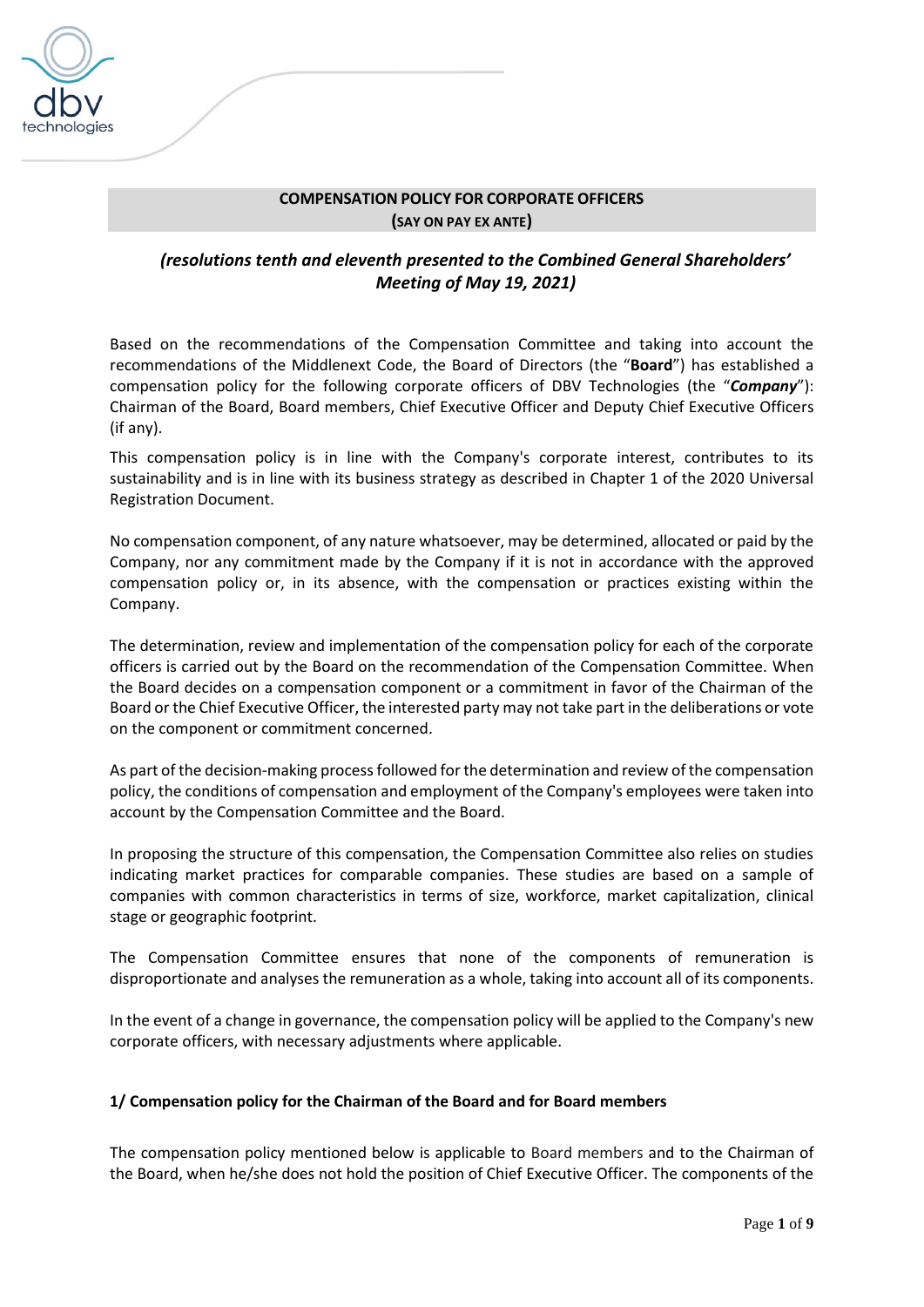

total compensation and benefits of any kind that may be granted to the Chairman and Board members in respect of their mandates, as well as their respective importance, are as follows:

# *- Fixed compensation*

The Chairman of the Board may receive an annual fixed compensation, which is determined in respect of practices noted in comparable companies, and which takes into account his specific functions as well as his membership of one or more committees, if applicable. For information purposes, as of the date of this report, the annual fixed compensation is set at 150,000 euros.

## *- Compensation paid in respect of Board Member duties*

In its eighth ordinary resolution, the General Meeting of June 15, 2017 set the remuneration of the Board members at the maximum annual sum of 600,000 euros valid for the current financial year and until further decision of the General Meeting. It should be proposed, at the General Meeting of May 19, 2021, that the maximum annual sum be raised to 800,000 euros. This new amount will remain valid for the current financial year and until further decision of the General Meeting.

The criteria for allocating the fixed annual sum allocated by the General Meeting to the Board members were set by the Board on the proposal of the Compensation Committee and take into account committee membership and committee chairmanship.

As of the date of this report, and for information purposes, the allocation of Board members' compensation is the following:

- *-* each Board member, with the exception of the Chairman of the Board and the CEO, is entitled to receive 70,000 euros.
- *-* the Chairman of the Audit Committee is entitled to receive an additional compensation of 20,000 euros.
- *-* the Chairman of the Compensation Committee is entitled to receive an additional compensation of 10,000 euros.
- *-* the Chairman of the Nominating and Governance Committee is entitled to receive an additional compensation of 10,000 euros.

The members of the above-mentioned committees are entitled to receive an additional compensation of 5,000 euros.

#### *- Long-term compensation*

The Company bases its long-term compensation policy on a global strategy of retention and motivation that is competitive in terms of market practices in the pharmaceutical industry

Pursuant to this compensation policy, the Company may decide to grant share subscription warrants (BSA), at fair market value, to the Chairman of the Board and/or Board members.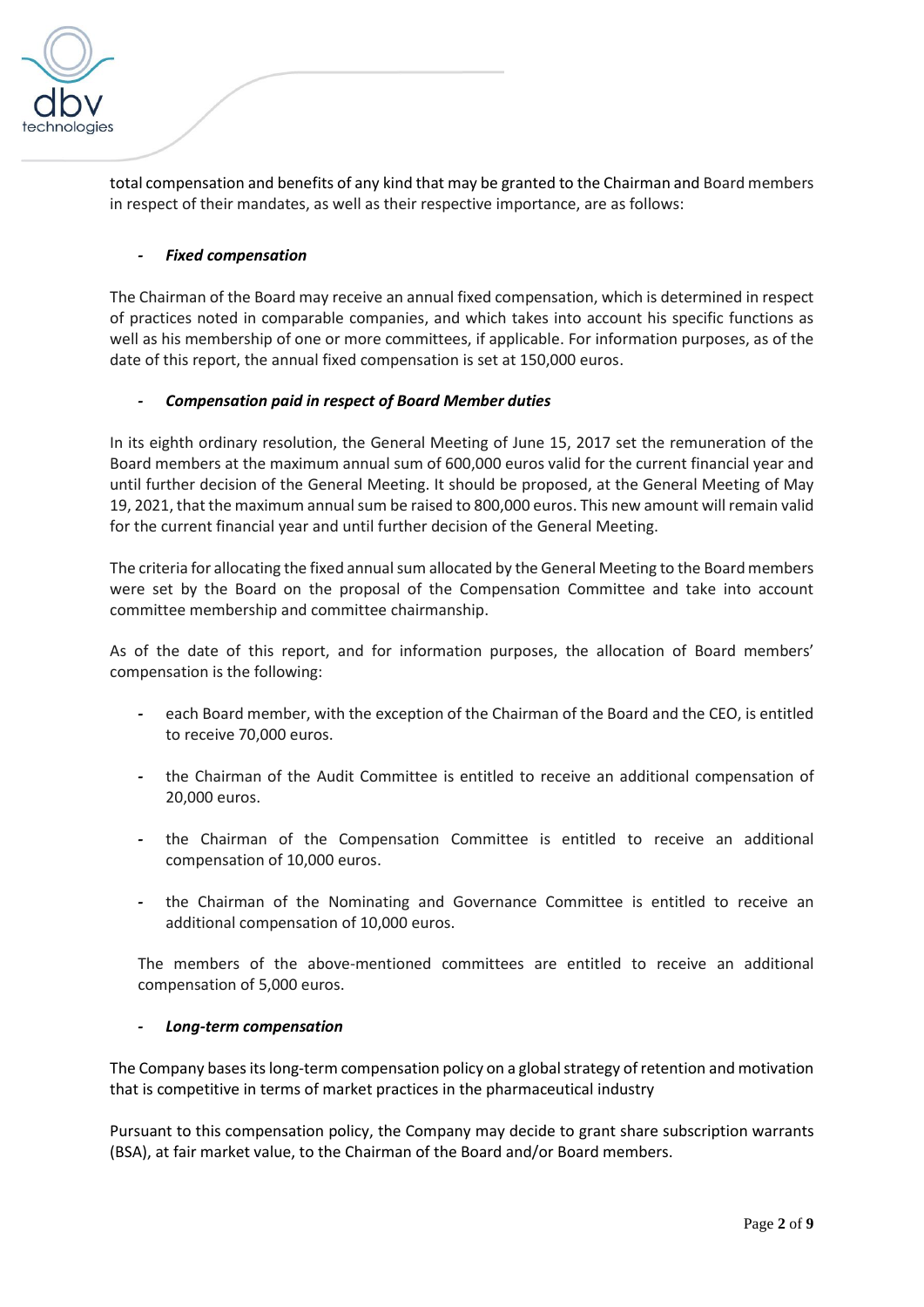

#### *- Benefits of any kind*

The Chairman of the Board and Board members may be entitled to be reimbursed for reasonable travel, accommodation and other expenses incurred in the interest of the Company, including attendance at meetings of the Board.

Board members may also receive additional compensation for exceptional missions carried out pursuant to a specific agreement.

## **2/ Compensation policy for the Chief Executive Officer and/or for any other Executive Corporate Officer**

The compensation policy mentioned below is applicable to the Chief Executive Officer, whether or not he or she simultaneously holds the position of Chairman of the Board.

The fixed, variable and exceptional items constituting the total compensation and benefits of any kind that may be granted to the Chief Executive Officer pursuant to his mandate, as well as their respective importance, are as follows:

#### - *Fixed compensation*

The fixed compensation of the Chief Executive Officer is determined by taking into account the level and difficulty of the responsibilities, experience in the role and practices noted in comparable companies.

The Board, in its meeting held on November 14, 2018, decided to set the fixed annual compensation of the Chief Executive Officer at US\$ 600,000. This amount remains unchanged as of the date of this report. This compensation is payable monthly.

#### - *Annual variable compensation*

The Chief Executive Officer receives annual variable compensation for which the Board, on the recommendations of the Compensation Committee, defines each year financial and non-financial performance criteria that are diversified and demanding, precise and pre-established, allowing a complete analysis of performance.

These criteria are aligned with the Company's short and medium-term strategy and represent important value inflection points such as building of the commercial pipeline, regulatory progress of product candidates in the United States and in Europe, building of the future pipeline in line with the scientific strategy, culture transformation and the preservation of a certain level of cash (control and drive capital management).

Each year, the Board determines the rate of achievement of each objective, according to a predefined scale, of the annual variable compensation.

The maximum amount of annual variable compensation for the Chief Executive Officer corresponds to 150% of the annual fixed compensation, it being specified that if the overall rate of achievement of the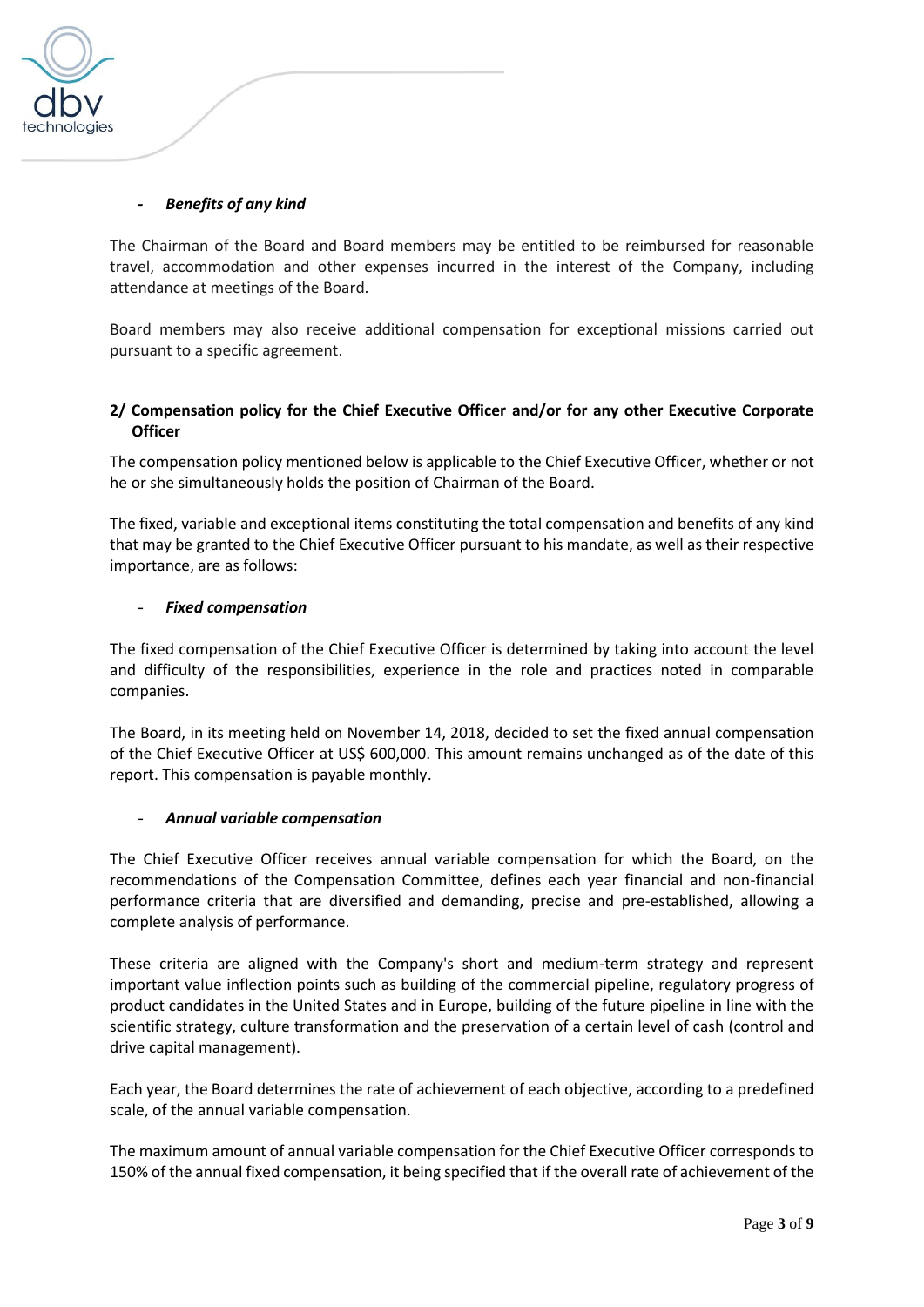

objectives predefined by the Board is less than 50% (interpreted strictly), no annual variable compensation would be due.

These criteria for variable compensation contribute to the objectives of the compensation policy in the following manner: they are in line with the Company's corporate interest, contribute to its sustainability and are in line with the Company's business strategy.

In order to determine the extent to which the performance criteria for variable compensation were met, the Board relied in particular on the Company's cash position, the success of financing transactions and the regulatory progress of product candidates.

#### - *Exceptional Compensation*

The Board may decide on the proposal of the Compensation Committee, to grant exceptional compensation to the Chief Executive Officer in view of very special circumstances, and unrelated to the fixed and variable remuneration components. The payment of this type of compensation must be justified by an event such as the completion of a major event for the Company. The amount of the exceptional compensation may not exceed a maximum of 25% of the annual fixed compensation.

The payment of the variable and, where applicable, exceptional compensation components allocated to the Chief Executive Officer for the past financial year is subject to the approval by the Ordinary General Meeting of the compensation components paid to him during or allocated to him for the said financial year (ex post vote).

#### - *Long-term compensation*

The Company's long-term compensation policy is part of an overall strategy to retain and motivate its managers and employees and to be competitive with market practices in the pharmaceutical industry.

The long-term compensation policy implemented for the Chief Executive Officer is mainly based on the granting of stock options based on the recommendations of the Compensation Committee. Where applicable, these grants may be subject to the satisfaction of performance conditions that may be set by the Board at the time of grant.

The stock options vest progressively as follows:

- o 25% of the stock options will be eligible to vest at the end of a 12-month period from the date of grant.
- $\circ$  Then, after expiration of the aforementioned 12-month period, 12.5% of the stock options will be eligible to vest at the end of each subsequent 6-month period.

The vesting and exercise of the stock options are subject to the fulfillment of a presence condition. Stock-options have a term of ten years.

Share-based compensation is in line with Company's corporate interest, contributes to its sustainability and is in line with Company's business strategy.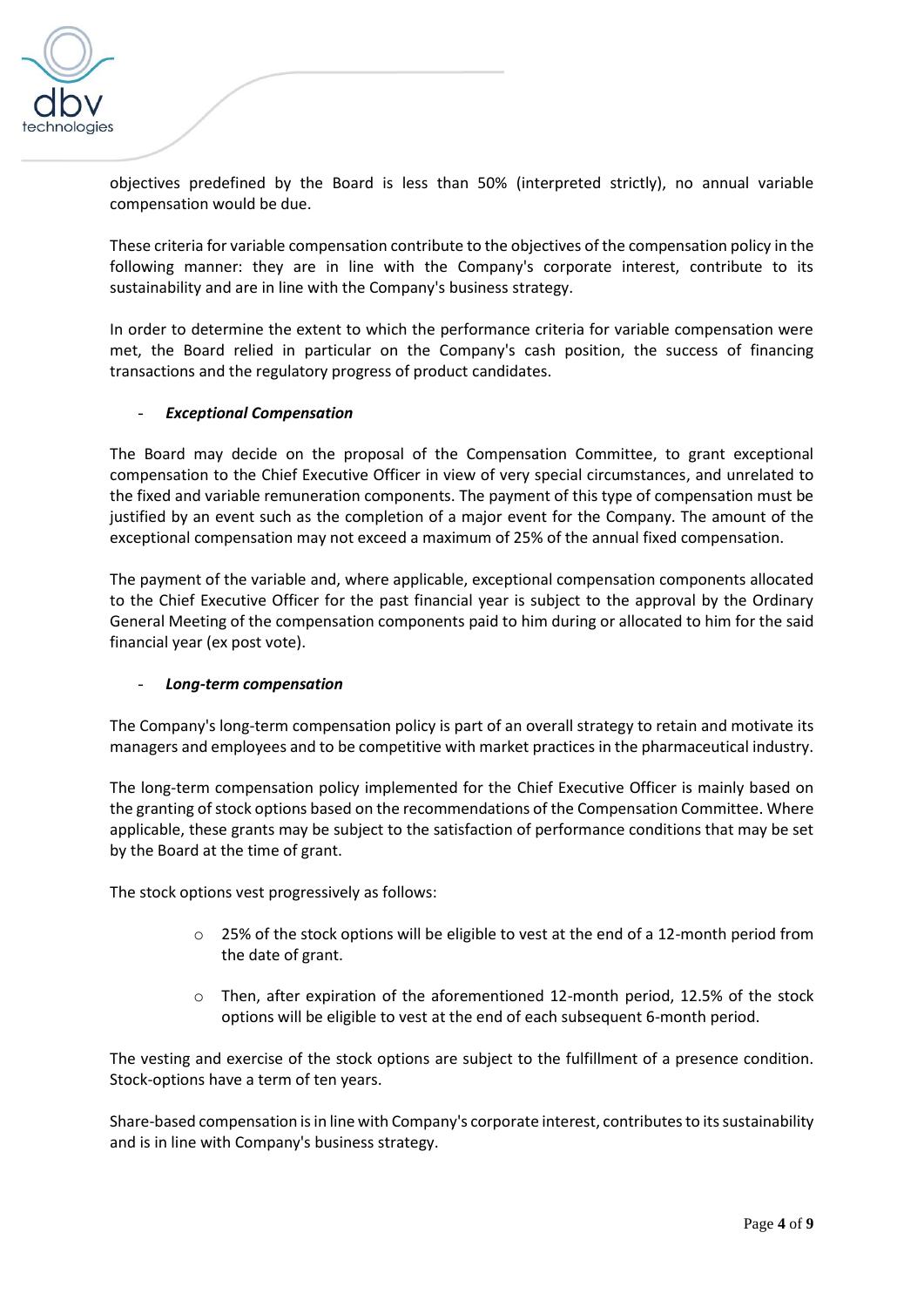

Additionally, the Chief Executive Officer is, in accordance with the law and methods adopted by the Board, required to retain a significant number of shares. With regard to stock options, the Board has set at 10% the number of shares to be held by the Chief Executive Officer until the end of his term of office.

# - *Benefits of any kind*

In addition to the reimbursement of expenses incurred in the performance of his duties, the Chief Executive Officer may be reimbursed for the cost of his tax consultations and will benefit from a tax equalization clause with respect to his status as a US resident. He may also be reimbursed for the costs of legal advice incurred in the performance of his duties.

The Chief Executive Officer may also benefit from the coverage by the Company of his residence expenses in France.

#### - *Welcome bonus*

When a new Chief Executive Officer is appointed, the Board may decide, on the recommendation of the Compensation Committee, to grant compensation, indemnity or benefit on taking up his/her duties.

#### - *Compensation policy for any other Executive Corporate Officer*

The principles and criteria for compensation mentioned above also apply to any other executive corporate officer of the Company (such as Deputy Chief Executive Officers).

For instance, Deputy Chief Executive Officers may therefore receive, pursuant to their mandate, fixed, variable and exceptional compensation as well as long-term compensation, benefits in kind and a welcome bonus under the same conditions as those described for the Chief Executive Officer.

They may also be granted with free shares. With respect to the allocation of free shares, vesting and, where applicable, holding periods are defined by the Board at the time of the grant and comply with the authorization of the General Meeting.

These levels of compensation will be determined taking into account the difficulty and degree of responsibility, experience in the position, seniority in the company, and practices observed in comparable companies.

#### - *Commitments*

The Chief Executive Officer benefits from the following commitment:

| Commitments made by the company | <b>Main characteristics</b>    | <b>Criteria for award</b>      | <b>Termination Conditions</b> |
|---------------------------------|--------------------------------|--------------------------------|-------------------------------|
| Severance indemnity             |                                |                                |                               |
|                                 | On December 12, 2018, the      | will<br>Severance<br>package   | In the event of termination   |
|                                 | Board decided, in accordance   | therefore be paid to the Chief | without cause or for good     |
|                                 | with the recommendations of    | Executive Officer if all the   | reason outside of a change    |
|                                 | the Compensation Committee     | following criteria are met:    | of control, the severance     |
|                                 | and in accordance with Article |                                | benefits get paid out over    |
|                                 | $L.225-42-1$ of the French     |                                | 12 months.                    |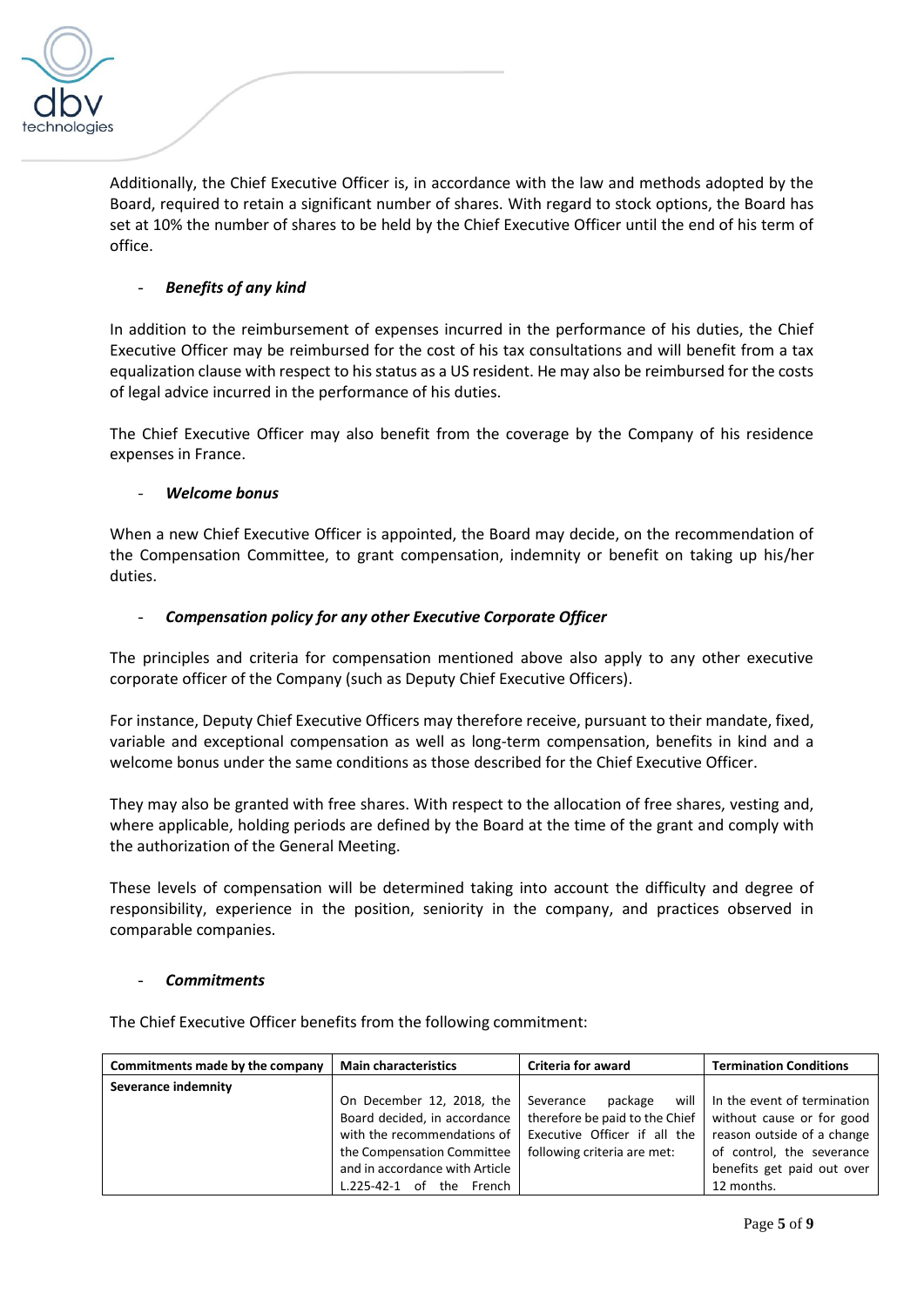

| Commercial Code, that in the    | - Viaskin Peanut approved on     |                              |
|---------------------------------|----------------------------------|------------------------------|
| event of termination of Mr.     | a major market;                  |                              |
| Daniel Tassé's duties as Chief  | - Construction of an EPIT        | In the event of termination  |
| Executive Officer, for any      | pipeline with 3 trials in        | without cause or for good in |
| reason whatsoever, he would     | progress;                        | connection with a change of  |
| be paid a severance payment     | - 6 months' cash flow as         | control,<br>those<br>same    |
| provided that all criteria have | determined by the expenses       | amounts get paid in a lump   |
| been met.                       | of the last quarter prior to the | sum.                         |
|                                 | date on which he leaves his      |                              |
| This<br>commitment<br>was       | post.                            |                              |
| the<br>by<br>approved           |                                  |                              |
| Shareholders' Meeting of May    | Compliance<br>with<br>these      |                              |
|                                 | performance conditions will      |                              |
| 24, 2019 in its fifth ordinary  | be established by the Board      |                              |
| resolution.                     | prior to any payment.            |                              |
|                                 |                                  |                              |

#### **3/ Agreement(s) between the Company or a subsidiary and the Deputy Chief Executive Officers**

#### *Employment Contract*

The Deputy Chief Executive Officers may benefit from an employment contract. The variable and fixed portions of the compensation received by the Deputy Chief Executive Officers under their employment contract, distinct from their corporate mandate, are subject to the same rules and criteria for determination, distribution and allocation as those set for the Company's employees.

## **4/ Information on the mandates and employment and/or service contracts of corporate officers entered into with the Company**

The table below indicates the duration of the term(s) of the mandate(s) of the Company's corporate officers and, as the case may be, the employment or service contracts entered into with the Company, the notice periods and the conditions of revocation or termination applicable to them.

| Corporate<br>Officers of the | Mandate(s) held       | Term(s)<br>of<br>office | Employment<br>contract with | <b>Service</b><br>agreement with | <b>Notice</b><br>Period | <b>Conditions for revocation</b><br>or termination |
|------------------------------|-----------------------|-------------------------|-----------------------------|----------------------------------|-------------------------|----------------------------------------------------|
| Company                      |                       |                         | the<br>company              | the<br>Company                   |                         |                                                    |
|                              |                       |                         | its<br>(specify)            | its<br>(specify)                 |                         |                                                    |
|                              |                       |                         | term)                       | term)                            |                         |                                                    |
| Michel<br>de                 | the<br>of<br>Chairman | At the end of           | No                          | No                               | <b>NA</b>               | the<br>of<br>Revocation                            |
| Rosen                        | Board                 | the<br>General          |                             |                                  |                         | mandate in accordance                              |
|                              |                       | Meeting held in         |                             |                                  |                         | with the law and case law                          |
|                              |                       | 2022 to approve         |                             |                                  |                         |                                                    |
|                              |                       | financial<br>the        |                             |                                  |                         |                                                    |
|                              |                       | statements for          |                             |                                  |                         |                                                    |
|                              |                       | the year ended.         |                             |                                  |                         |                                                    |
|                              |                       |                         |                             |                                  |                         |                                                    |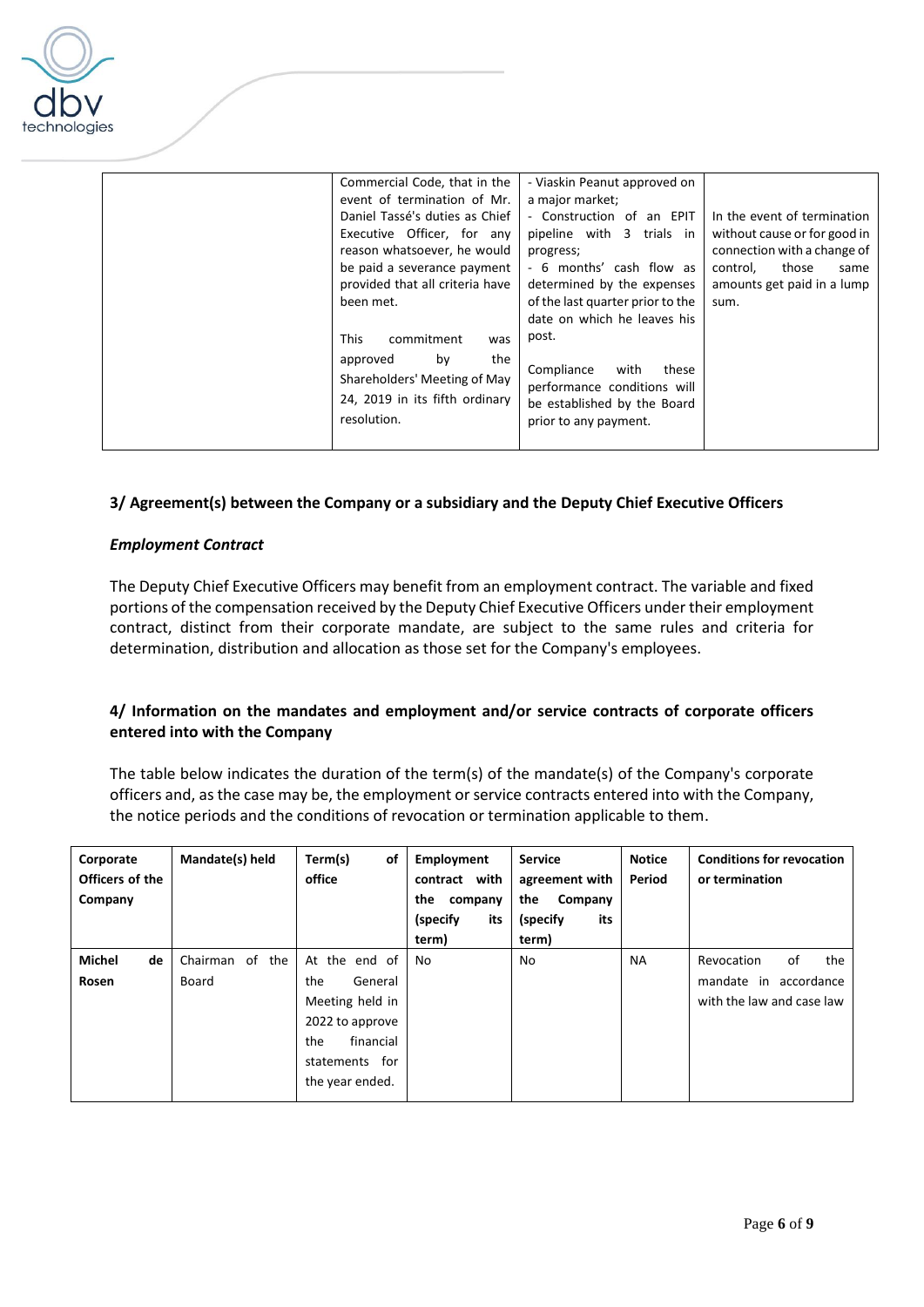

| <b>Daniel Tassé</b>             | CEO and Director | CEO:<br>Indeterminate<br>Term<br>Director:<br>At the end of<br>General<br>the<br>Meeting held in<br>2023 to approve<br>financial<br>the<br>statements for<br>the year ended | No | No | <b>NA</b> | of<br>Revocation<br>the<br>mandate in accordance<br>with the law and case law<br>- severance payments<br>section<br>B/<br>(see<br>commitments, of this<br>report). |
|---------------------------------|------------------|-----------------------------------------------------------------------------------------------------------------------------------------------------------------------------|----|----|-----------|--------------------------------------------------------------------------------------------------------------------------------------------------------------------|
| Torbjørn<br>Dr<br><b>BJERKE</b> | Director         | At the end of<br>General<br>the<br>Meeting held in<br>2021 to approve<br>financial<br>the<br>statements for<br>the year ended.                                              | No | No | NА        | of<br>Revocation<br>the<br>mandate in accordance<br>with the law and case law                                                                                      |
| Michael J.<br><b>GOLLER</b>     | Director         | At the end of<br>General<br>the<br>Meeting held in<br>2023 to approve<br>financial<br>the<br>statements for<br>the year ended.                                              | No | No | <b>NA</b> | of<br>Revocation<br>the<br>mandate in accordance<br>with the law and case law                                                                                      |
| <b>Daniel B</b><br>Soland       | Director         | At the end of<br>General<br>the<br>Meeting held in<br>2022 to approve<br>financial<br>the<br>statements for<br>the year ended.                                              | No | No | NА        | of<br>Revocation<br>the<br>mandate in accordance<br>with the law and case law                                                                                      |
| Maïlys<br><b>FERRÈRE</b>        | Director         | At the end of<br>General<br>the<br>Meeting held in<br>2023 to approve<br>financial<br>the<br>statements for<br>the year ended.                                              | No | No | ΝA        | Revocation<br>of<br>the<br>mandate in accordance<br>with the law and case law                                                                                      |
| <b>Claire GIRAUT</b>            | Director         | At the end of<br>General<br>the<br>Meeting held in<br>2022 to approve<br>financial<br>the<br>statements for<br>the year ended.                                              | No | No | <b>NA</b> | of<br>Revocation<br>the<br>mandate in accordance<br>with the law and case law                                                                                      |
| Julie O'NEILL                   | Director         | At the end of<br>General<br>the<br>Meeting held in                                                                                                                          | No | No | <b>NA</b> | of<br>Revocation<br>the<br>mandate in accordance<br>with the law and case law                                                                                      |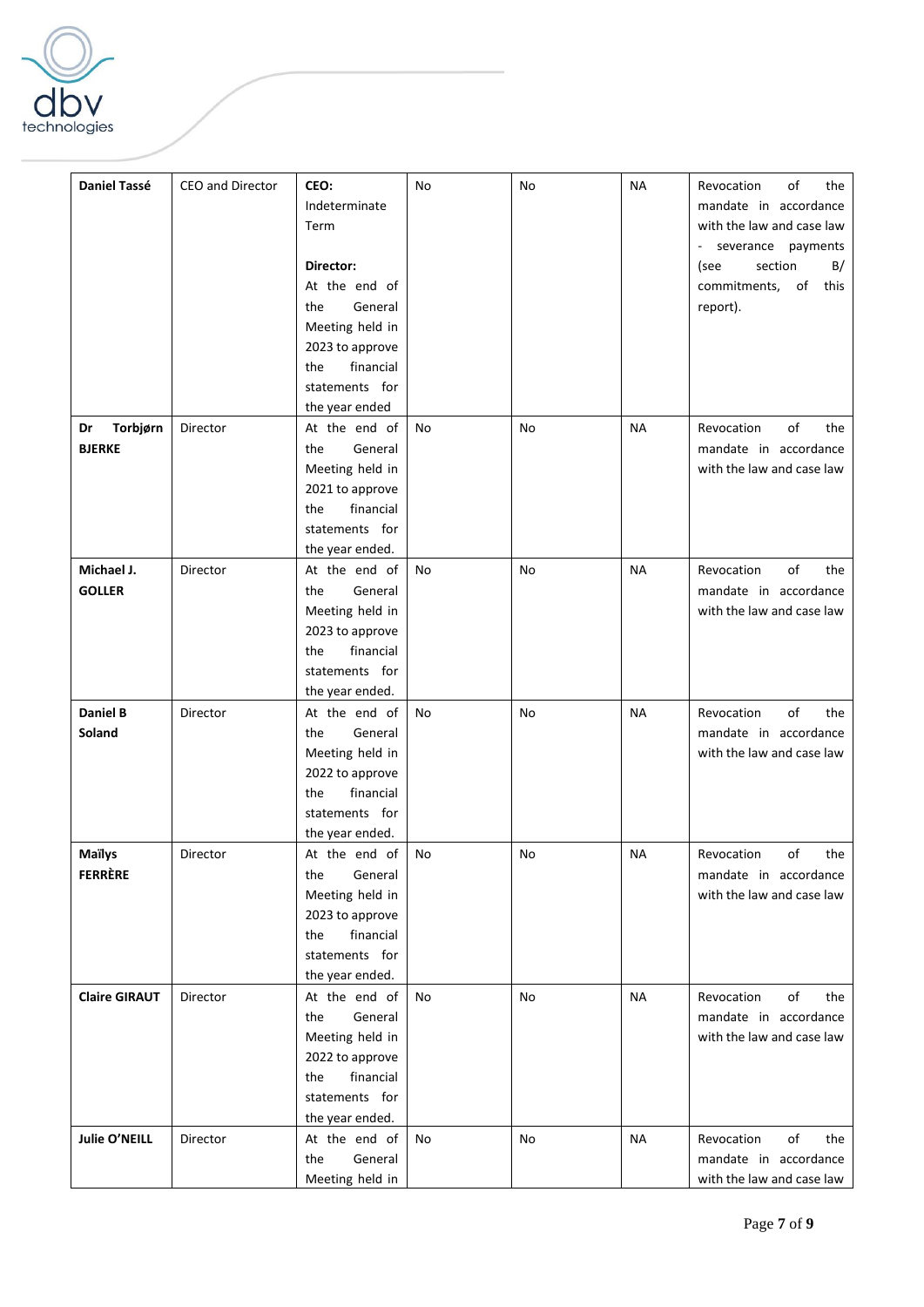

|                          |          | 2021 to approve<br>financial<br>the<br>statements for<br>the year ended.                                                       |    |    |           |                                                                               |
|--------------------------|----------|--------------------------------------------------------------------------------------------------------------------------------|----|----|-----------|-------------------------------------------------------------------------------|
| Viviane<br><b>MONGES</b> | Director | At the end of<br>General<br>the<br>Meeting held in<br>2021 to approve<br>financial<br>the<br>statements for<br>the year ended. | No | No | <b>NA</b> | the<br>of<br>Revocation<br>mandate in accordance<br>with the law and case law |

We would ask you to vote in favor of resolutions tenth and eleventh, with the principles and criteria above.

------

**The Board of Directors**